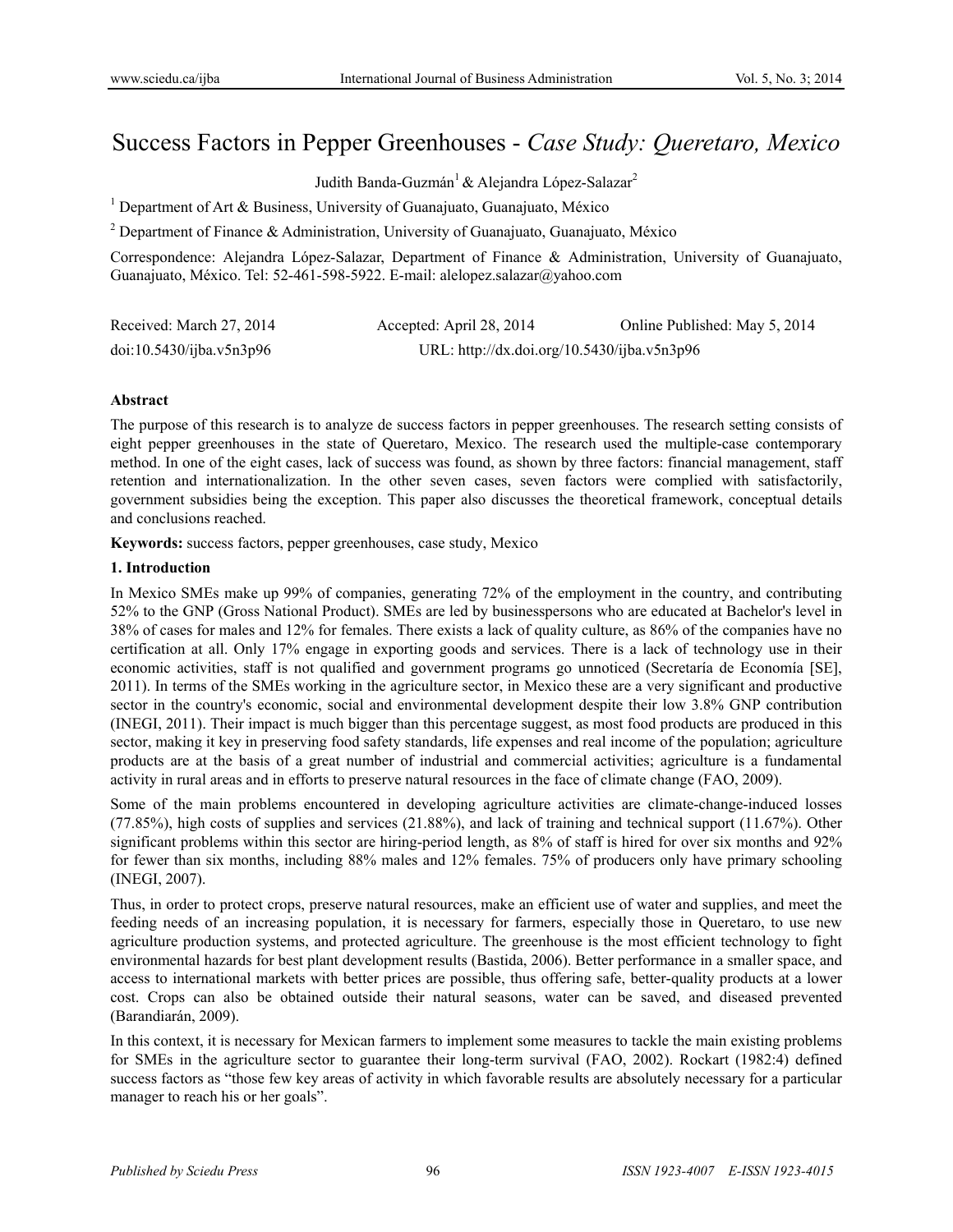The objective of this article is to analyze the success factor of seven pepper greenhouses in the state of Queretaro, Mexico.

# **2. Literature Review**

Success factors for SMEs have generally excluded the agriculture sector, seeing as there are few studies involving agriculture SMEs, particularly greenhouses, mostly focusing on technology (Denis, 2007; Hernández & Castilla, 2000; Kipp, 2010), and on pepper plants (Urrestarazu, Castillo & Salas, 2002; Gómez, Rodríguez, Enrique, Miranda & González 2009), focusing on technical aspects of production.

In relation to studies conducted in other parts of the world on factors having a positive effect on SMEs, a case in point is Mahmood, Muhammad and Imran (2001) in Pakistan. Their results show that financial and technological resources, government support, market strategies and business skills such as leadership and decision-making, all have a positive impact on the success of the business. Their research showed that financial resources are the most important factor for the success of SMEs because these companies have scarce resources compared to big companies.

Additionally, Lussier and Halabi (2010) conducted a study into a sample of 131 unsuccessful companies and 103 successful ones in three different countries, namely, the United States, Croatia, and Chile. 15 key factors for success or failure were used, and their results show that companies that started with the right amount of capital, at a good economic time, keeping updated financial records and controls, developing specific plans, and seeking professional consultancy, can attract and retain quality staff, offer good products or services. Features of the businessperson such as a higher level of education, age, marketing skills, having businesspersons as parents, and years of management and industry experience are also factors increasing the chances of success.

Another study conducted in Spain by Aragón and Rubio (2005) into success factors in industrial SMEs found that the most important factors for success are having the right human resources management, innovation in products and services, technological resources, and having a flexible structure, where fewer hierarchical levels lead to greater freedom for workers to organize their work.

Bárcenas, Pérez and Trejo (2009) conducted a study in Mexico into factors affecting the success of SMEs using a sample of 405 Mexican companies. Their results showed that highly competitive companies are those that innovate their products, processes and management, using sophisticated technology and a strategic plan.

Another study conducted in the state of Veracruz by Aragón, García, Calvo-Flores, García and Madrid (2004) analyzed SMEs from different sectors, and found that the key success factors are developing new products and services, offering a lower price than the competitors, entering new markets, quality of product or service, flexible production and commercial processes, research and development efforts, technological processes revolving around flexible and innovative technologies, preparing and training staff, customer service, marketing, reputation and image efforts and skills. However, three factors that companies have valued as being the most important for their development and success are customer service, company reputation and image, and quality of product or service.

The studies discussed earlier reveal a range of factors that have a positive effect on the success of SMEs in sectors such as industry, services and commerce mainly. However, these studies exclude the agriculture sector. Some of the success factors identified in the literature of other countries and Mexico include the importance of having financial resources and training staff (Mahmood et al., 2011; Aragón et al., 2004); technological resources and quality of product or service (Mahmood et al., 2011; Aragón & Rubio, 2005; Aragon et al., 2004; Gómez & López, 2011), as well as the importance of business strategies (Mahmood et al., 2011; Lussier & Halabi, 2010). However, there is a very particular set of problems affecting agriculture, which have to do with problems associated with climate conditions, and make it necessary to consider whether these factors are in line with the problems affecting agriculture SMEs.

Although many studies have identified some success factors, is necessary to deepen the study of success factors of pepper greenhouses, since studies have omitted factors that are of great importance for their development and survival as: retention of skilled labor, maintenance costs and quality certifications. Consider these factors are the main contribution of this work to the existing literature.

Some of the success factors identified by the *Secretaría de Agricultura, Ganadería, Desarrollo Rural, Pesca y Alimentación* (2002) (Department of Animal Farming, Rural Development, Fishing, and Food) quoted by Food and Agriculture Organization of the United Nations [FAO] (2002) consider financial support (financial resources),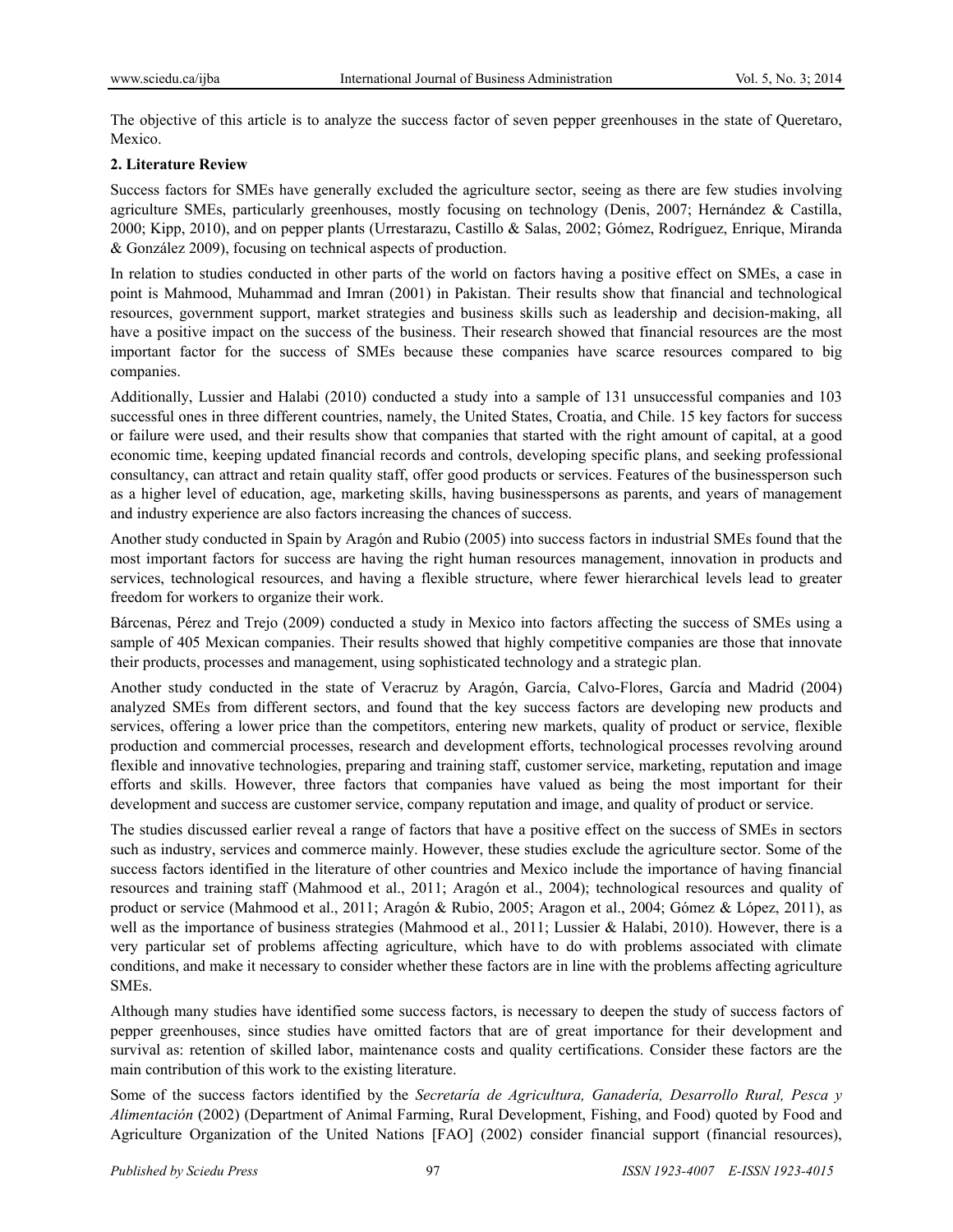technical support through technical and academic consultancy (consultancy), organization and the interests of the producers (alliances), capacity for innovation and improvement of existing proposals (technology), constant communication, continuity and commitment to the project (business skills), commercialization (market strategies), and agriculture climate conditions as factors that have a positive influence in the success of agriculture SMEs.

However, SAGARPA, only considers as relevant factors for success government support and fiscal subsidies as forms of government investment (Pennings, 2005, cited in Danielova & Sarkar, 2011), quality of the pepper product, even though this might involve greater investment in the short term, not having any quality certificate reduces their capacity to export (Observatorio PyME, 2002), not considering internalization as a strategy to enter new markets, associated with better prospects of survival (Lee, Kelley, Lee, & Lee, 2012).

The whole range of factors mentioned above are means to achieve success, which can be conceptualized in different forms, such as profitability, growth, survival, staff satisfaction, as well as customer satisfaction and personal satisfaction (Gorgievski, Ascalon & Stephan, 2011). However, survival is considered as the most essential measure for the success of a company (Cowling, 2007, cited in Toledo, Jiménez & Sánchez, 2012). In Mexico, the survival of SMEs depends on a 24-month period (Gómez & Fernández, 2007). In the agriculture industry short-term growth or profit is not sought, but rather guaranteeing survival and improvement in the medium term (FAO, 2002). Thus, survival is a valid measure of the success of pepper greenhouses in the short term.

Having reviewed the literature, the following success factors have been considered in this study focusing on pepper greenhouses: k) businessperson profile, ii) government support, iii) financial management, iv) retention of qualified staff, v) product quality, vi) technological package, and vii) internationalization.

The first factor refers to the businessperson profile, which is related to identifying characteristics and skills managers or owners must have to attain their goals. According to recent studies, the number of years of experience in industry and the time spent managing the organization (Arasti, Zandi & Talebi, 2012; Chawla, Khanna & Chen, 2010; Islam, Aktaruzzaman & Muhammad, 2011; Lussier & Halabi, 2010; Newbert, Gopalakrishan & Kirchhoff, 2008; Van Praag, 2003), the manager or owner's age can be positive in terms of maturity, but negative when the lifespan is reduced; in addition, older people may not be willing to adopt new technologies even when these can save energy and reduce operation costs (Bressler & Edward, 2011), the level of education and training (Chawla, Pullig & Alexander, 1997; Coy, Shipley, Omer & Nisar, 2007; Lussier & Halabi, 2010; Lussier & Pfeifer,2001; Simpson, Tuck & Bellamy, 2004) and the dedication and perseverance shown towards work (García, Crespo, Martí & Crecente, 2007; Islam, Aktaruzzaman & Muhammad, 2011) influence positively on the success of SMEs.

The second factors identified in the literature are government support and subsidies. SMEs play a crucial role in the economy of developed and developing countries, and the support policies in the form of subsidies have a positive influence in the growth of companies because they encourage these companies to invest in infrastructure and technological development to become more productive, and to generate poles of regional development (Cotti & Skidmore, 2010; Resvani, Gilaninia, Mousavian & Mohammad, 2011; Ríos & García, 2011). In addition, fiscal reductions on subsidies or exemptions reduce the capital cost of the company, making these attractive products.

The third success factor refers to financial management. Several authors indicate that young companies starting with the required capital are less dependent on financing by others (González, Correa & Acosta, 2012; Vivanco, Aguilera & González, 2011), as they provide sufficient internal resources to pay their debts (González, Correa & Acosta, 2012; Hussain, Millman & Matlay, 2006; Sogorb, 2005; Silva & Santos, 2002); they have enough capital to fund their operations (Aragón & Rubio, 2005; Álvarez & Abreu, 2008; González, Correa & Acosta, 2012; García & Martínez, 2007; Hussain, Millman & Matlay, 2006; Lussier & Halabi, 2010; Vivanco, Aguilera & González, 2011), they have up-to-date detailed records to control their finances, and have better chances of success.

The fourth factor refers to qualified staff retention. In greenhouses, this plays a key role, as it represents 50% of their costs, and any decrease in workforce performance causes an immediate need for more staff (Manzano & García, 2009). Authors like Lussier and Halabi (2010) in their study show that companies that cannot attract and retain their good employees have higher chances of failing, a situation that is aggravated in the case of SMEs, often due to poor or no human resource management (Arasti, Zandi, & Talebi, 2012).

The fifth success factor is pepper product quality. This is related to the characteristics and attributes of the product and the needs and expectations of buyers. Authors such as Aragón and Rubio (2005) and Coy et al. (2007) consider that product quality is one of the most important factors for development and success.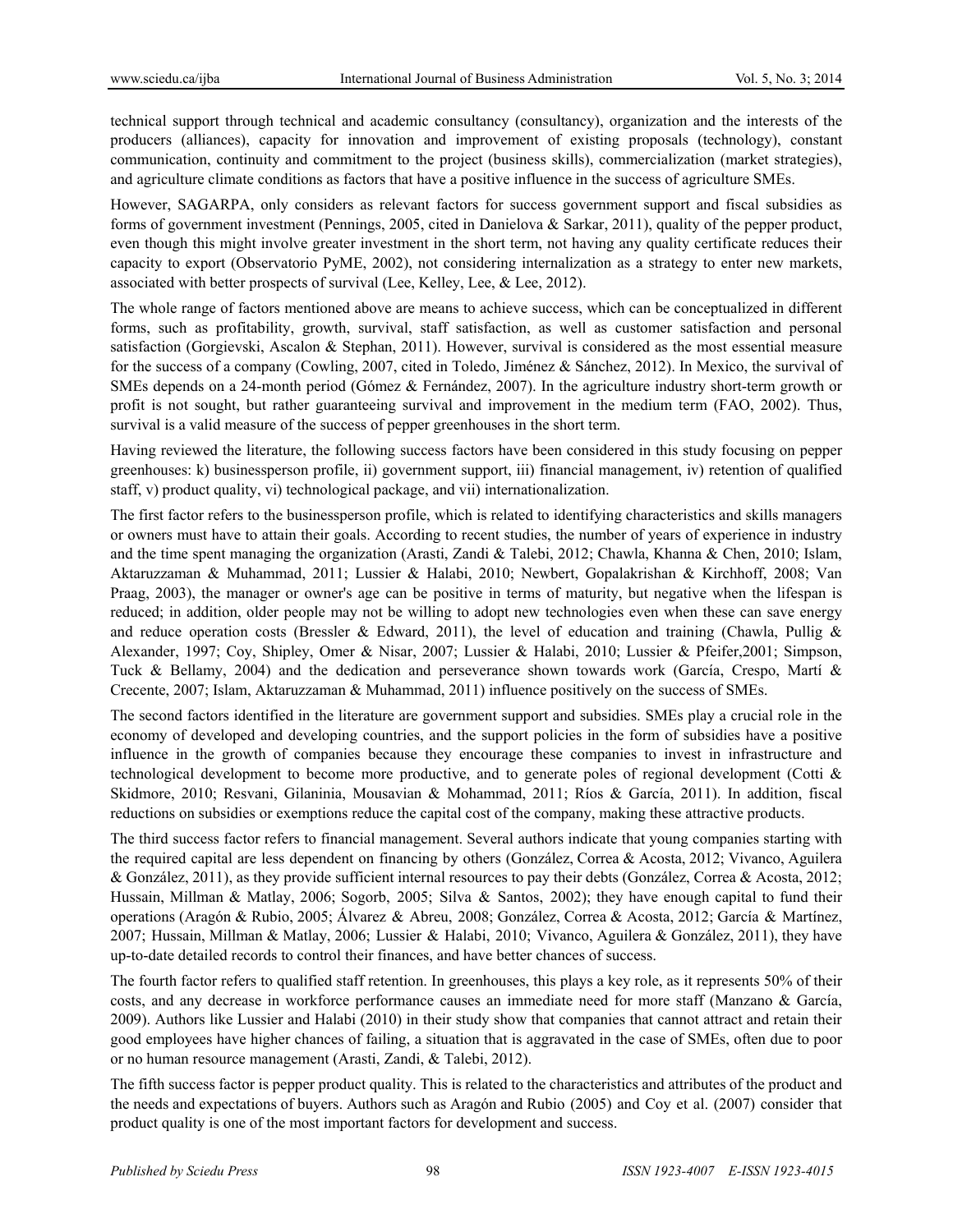The sixth factor refers to the technological package. Mexico is undergoing a phase of transition from an agriculture-based model to a fully industrialized consumer-oriented society, which requires efforts, investments, and economic sacrifices (Arrioja, 2006). The adoption and use of new technologies have a positive relation on the development of businesses (Bressler, Bressler & Edward, 2011; Caca, Cabej & Xhuvani, 2010; Mahmood, Muhammad & Imran 2011).

The last success factor identified is internationalization as way to achieve growth and survival through expansion of activities beyond national markets (Chelliah, Sulaiman & Mohd, 2010; Hynes, 2010; H. Lee, Kelley, J. Lee & S. Lee, 2012; Puerto, 2010) and that cooperation links can lead to internationalization.

### **3. Method**

Seven success factors have been discussed, and the general hypothesis of this study can be formulated thus: The Businessperson Profile of Businessperson *PE*, established as a person with higher education studies, with professional experience in management, trained in different areas, and aged 30-40. The greenhouse has *AG* government support and subsidies; it had 100% of the initial investment *II*; manages to retain its workforce *MO*; produces pepper with the characteristics and attributes required by consumers *CP*; it has some kind of *T* technology; exports 80% as export *E*; and it therefore is successful greenhouse company *EE*. Logically:

If 
$$
PE \cdot AG \cdot II \cdot MO \cdot CP \cdot P \cdot T \cdot E \rightarrow EE
$$
 (1)

This study has used the multiple-case contemporary method (Yin, 1994). Using eight cases and seven units of analysis within each case, an 8x7 matrix was obtained, what Yin (1994) calls a type 4, that is to say, more than one case and more than one variable of analysis, including a theoretical deductive method and an inductive one based on the cases.

In this study the seven multiple units that were analyzed were the businessperson profile, government support and subsidies, financial management, qualified staff retention, quality of the pepper product, technological package, and internationalization, that is, how these factors impacted in the success of the pepper greenhouses in the state of Queretaro.

The study revolved around eight cases of the eleven pepper greenhouses registered in the 2nd inventory of greenhouses held in 2009 in the state of Queretaro, in the municipalities of San Juan del Río, Corregidora, Huimilpan, and Pedro Escobedo (Secretaría de Desarrollo Agropecuario, 2010). The selection was made on the basis of those cases where participants willing to take part in the research were found.

For the data-collection process several techniques were used, amongst which was a semi-structured interview with the manager or owner as the key data source, using two common tools in all cases, which produced results that allowed comparisons to be made between cases. The interview increased the participation of the owner, and thus greater depth, quality, and detail of information were achieved (López, 2007). As far as direct observation was concerned, several greenhouses were visited to triangulate evidence obtained in the interview (it refers to verifying the data obtained from one source using other sources; in case studies each data item must be support with at least two sources), such as the technology used, their production processes, and details about the workforce.

To ensure the quality and objectivity of the research, three validity tests suggested by Ying (1994) were used, namely, validity of construct, external validity, and reliability. In the case of the validity of construct, multiple data sources were used (triangulation), establishing the chain of evidence, and reviewing the preliminary report on the case studies by key participant. As for external validity, the study establishes the domain in which the results of the study can be generalized, and sets the agenda for significant findings to be applied to other greenhouses in the region or state. Reliability shows to what extent other researchers with the same results can use the operations of the study, such as the data-collection methods. To this effect, data obtained through a questionnaire with managers or owners was recorded on file.

# **4. Results and Characterization of Cases**

As shown below, there are strong similarities between cases, which make it possible to provide a general description of all the cases in relation to the seven success factors.

To interpret data, assuming each hypothesis is supported with the necessary data, each of the seven success factors was analyzed in relation to the eight greenhouses. Finally, a joint analysis was conducted for the seven factors to see if our general hypothesis holds.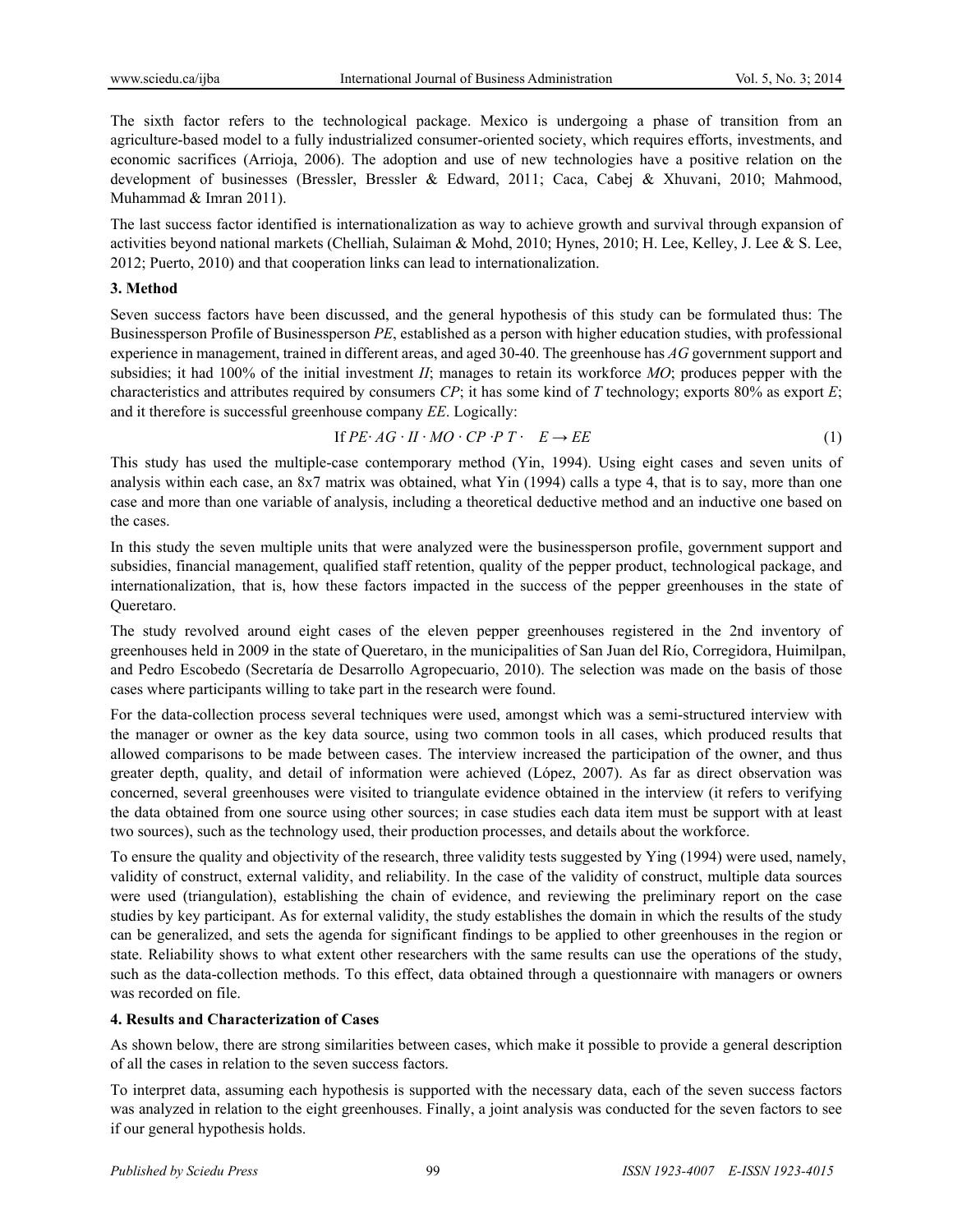# *4.1 Businessperson Profile*

|  | Table 1. Businessperson profile |  |
|--|---------------------------------|--|
|--|---------------------------------|--|

| Cases                    | Age | Gender | Training<br>Prior experience |                                   | Mgmt.<br>experience | Time spent<br>on the<br>greenhouse |
|--------------------------|-----|--------|------------------------------|-----------------------------------|---------------------|------------------------------------|
| <b>Hortalizas</b>        | 29  | F      | Foreign affairs              | Logistics Dept.                   | 4 years             | Full-time                          |
| <b>Bioproductos</b>      | 35  | М      | Mechanical                   | Production                        | 4 years             | Full-time                          |
| La Estancia              | 57  | M      | eng.<br>Agric. eng.          | manager<br>Government<br>employee | 4 years             | Part-time                          |
| Doña Rosa                | 46  | M      | Agric. eng.                  | Greenhouse<br>building            | 7 years             | Part-time                          |
| La Llave                 | 47  | F      | Chemistry<br>eng.            | Laboratory                        | 4 years             | Full-time                          |
| La Lira                  | 52  | M      | Agric. eng.                  | Agriculture                       | 7 years             | Full-time                          |
| Casa Blanca              | 30  | M      | Cooking                      | Cook                              | 7 years             | Full-time                          |
| Divina<br>La<br>Trinidad | 30  | M      | Cooking                      | Cook                              | 4 years             | Full-time                          |

Table 1 provides the businessperson profile for each greenhouse, such as age, gender, training, prior experience, management experience and time spent on the greenhouse. Here we see that the age of managers ranges between 29 and 57. Most are male. In terms of education, in all eight cases the participants have higher education studies and think that greenhouse farming requires planning, execution, and follow-up to maintain good profits, and that knowledge acquired at university and training have had an impact in the good management of the greenhouse. None of the owners or managers had prior experience in this sector. The current experience in managing greenhouses in five cases is four years, and seven years in the remaining three cases. In most cases the time spent working on the greenhouse is full-time, except in two part-time cases.

### *4.2 Government Support and Subsidies*

Table 2. Government support and VAT returns

| Company             | Source of<br>resources | Amount      | <b>Resource</b><br>allocation | <b>VAT</b> returns |
|---------------------|------------------------|-------------|-------------------------------|--------------------|
| Hortalizas          | Federal support        | \$743,000   | Infrastructure                | Applied for every  |
|                     | Federal support        | \$1'250,000 | 7560 mt2 expansion            | six months         |
| <b>Bioproductos</b> | State support          | \$700,000   | Infrastructure                | Not applied for    |
|                     | State support          | \$200,000   | Heating                       |                    |
| La Estancia         | No support             |             |                               | Not applied for    |
| Doña Rosa           | State support          | \$600,000   | Infrastructure                | Not applied for    |
| La Llave            | Federal support        | \$800,000   | Infrastructure                | Not applied for    |
| La Lira             | State support          | \$500,000   | Infrastructure                | Not applied for    |
|                     | State support          | \$200,000   | Heating                       |                    |
| Casa Blanca         | State support          | \$700,000   | Infrastructure                | Not applied for    |
|                     | State support          | \$200,000   | Heating                       |                    |
| La Divina Trinidad  | State support          | \$700,000   | Infrastructure                | Not applied for    |
|                     | State support          | \$200,000   | Heating                       |                    |

Note: All amounts in Mexican pesos (MXN)

Table 2 outlines government support and VAT returns considering the source of resources, amount of resources, resources allocation and VAT returns. The funds received came mostly from *Secretaría de Desarrollo Agropecuario del Estado de Querétaro* (SEDEA) (Farming Development Department of the State of Queretaro) and federal funds in two cases coming from the *Fideicomiso de Riesgo Compartido* (FIRCO) (Joint-Risk Trust). Funds were used to build the greenhouse in seven cases, and only in the cases of La Lira, Casa Blanca and La Divina additional funding were used to buy heating equipment. Even though heating is not needed all the time, it protects crops in the event of frost, preventing large losses, and it extends the harvesting well into winter, thus reaching better prices in the markets.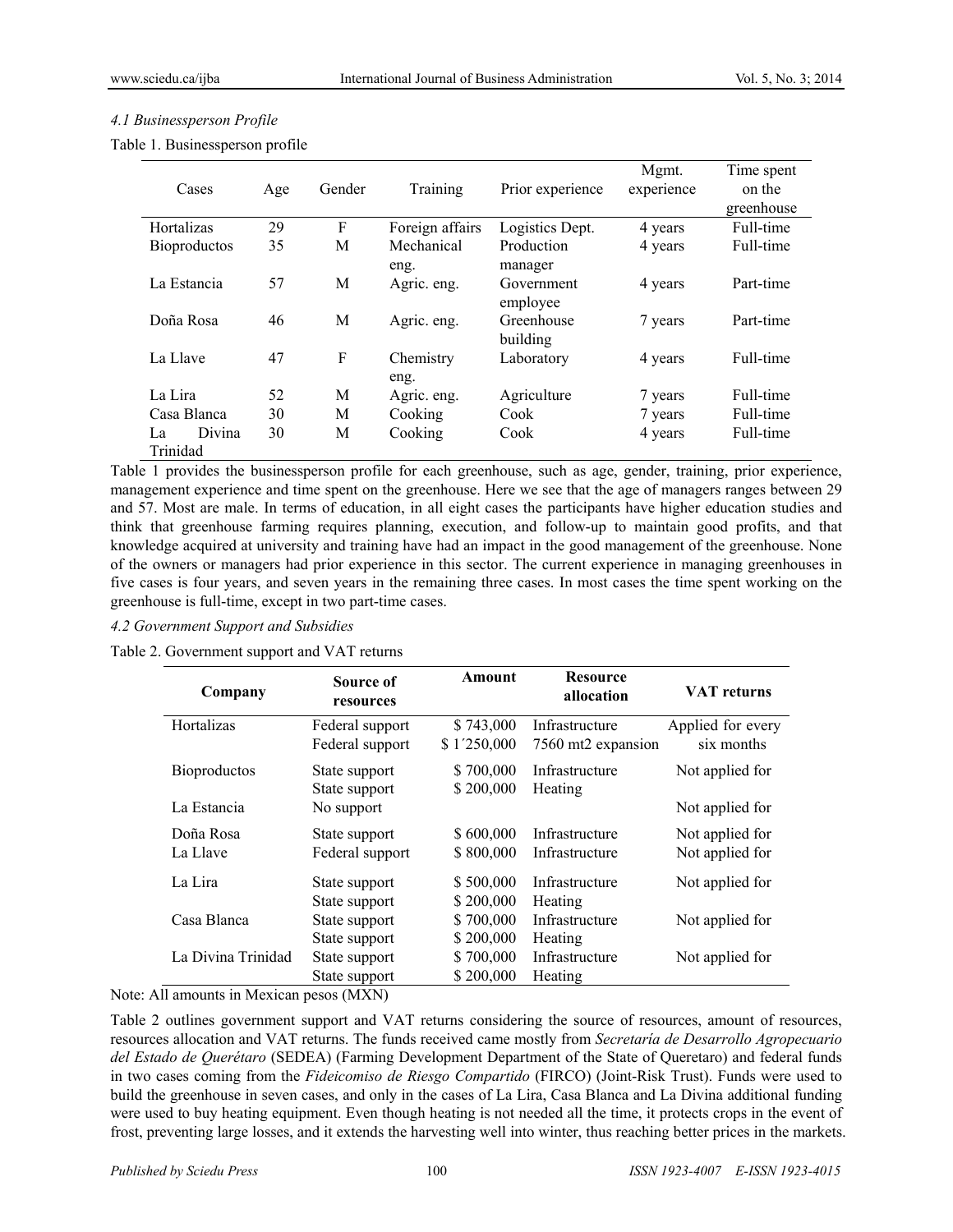In seven cases there is no knowledge of the exemptions or subsidies available to their companies, as they think they are not required to pay taxes because their economic sector is privileged, and only in one case VAT returns are applied for.

### *4.3 Financial Management*

#### Table 3. Financial management

| Case           | Company             | <b>Profitability</b> | Debt index | Mt2    | Kg x m t2       |
|----------------|---------------------|----------------------|------------|--------|-----------------|
|                | Hortalizas          | 29%                  | 55%        | 12,744 | $15 \text{ kg}$ |
| $\overline{2}$ | <b>Bioproductos</b> | 27%                  | 30%        | 5,140  | $16 \text{ kg}$ |
| 3              | La Estancia         | 10%                  | 10%        | 2,000  | 13 kg           |
| $\overline{4}$ | Doña Rosa           | 25%                  | $0\%$      | 5,000  | $14 \text{ kg}$ |
| 5              | La Llave            | 27%                  | 33%        | 12,000 | $15 \text{ kg}$ |
| 6              | La Lira             | 30%                  | 30%        | 10,000 | $16 \text{ kg}$ |
| 7              | Casa Blanca         | 20%                  | $0\%$      | 5,000  | 14 kg           |
| 8              | La Divina Trinidad  | 20%                  | $0\%$      | 12,500 | 14 kg           |

Table 3 reports financial management including profitability, debt index, square metre and kilogram per square metre. One of the reasons for growing peppers in greenhouses is the profit margin created to pay back for loans; in the first Hortalizas case a yield of 15 kg x mt2 produced a net profit of 29%; Bioproductos, despite its a greenhouse growing crops in the ground, achieved a better performance than the hydroponics greenhouse under the supervision of a technician over the daily tasks of staff, producing 16 kg x mt2 and a 27% net profit in the cycle; La Llave had yields of 15 kg x mt2, and a net profit of 27%; La Lira produced 16 kg x mt2, and had a 30% net profit. In all four cases a high level of debt can be observed especially at the start; however, these are the four cases with the best profits and yields by mt2. The La Estancia case is the least profitable, for various reasons, as this is the smallest greenhouse with fixed labor costs similar to those of a greenhouse twice its size. The owner comments that the staffs do not complete the essential tasks in time, which restrict greater profits.

# *4.4 Qualified Staff Retention*

Table 4. Employees and turnover

| Case | Company             | <b>Employees</b> | <b>Turnover</b> | Non-paid perks                       |
|------|---------------------|------------------|-----------------|--------------------------------------|
|      |                     |                  |                 |                                      |
| 1    | Hortalizas          | 8 women<br>2 men | N <sub>0</sub>  | Flexible working hours<br>Paid leave |
| 2    | <b>Bioproductos</b> | 4 women<br>1 man | N <sub>0</sub>  | Flexible working hours<br>Paid leave |
| 3    | La Estancia         | 4 women<br>2 men | N <sub>0</sub>  | Flexible working hours<br>Paid leave |
| 4    | Doña Rosa           | 4 women<br>1 man | N <sub>0</sub>  | Flexible working hours<br>Paid leave |
| 5    | La Llave            | 6 women<br>4 men | Yes             | Flexible working hours<br>Paid leave |
| 6    | La Lira             | 8 women<br>2 men | N <sub>0</sub>  | Flexible working hours<br>Paid leave |
| 7    | Casa Blanca         | 2 women          | N <sub>0</sub>  | Flexible working hours<br>Paid leave |
| 8    | La Divina Trinidad  | 7 men<br>2 women | Yes             | Flexible working hours<br>Paid leave |

In Table 4 we present number of employees, turnover and non-monetary benefits. At the close of the 2012 cycle, Hortalizas had ten employees for farming tasks, eight women and men, the latter to do maintenance work; Bioproductos had five employees, four women and one man; La Estancia, six, four women and two men; Doña Rosa, five, four women and one man; La Llave, ten, eight men and two women; La Lira, ten, eight women and two men;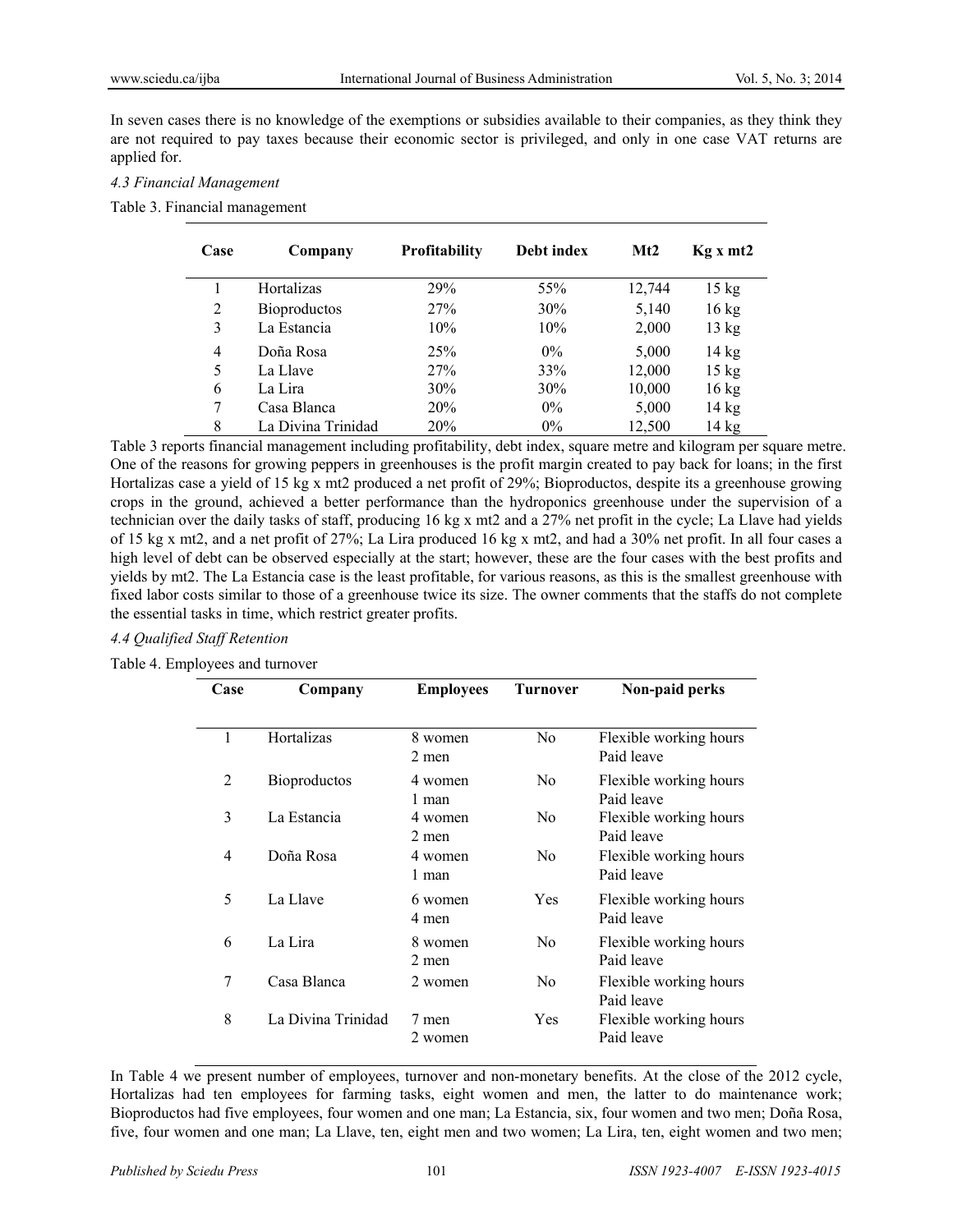Casa Blanca, two women; La Divina Trinidad, nine, two men and seven women. One of the important findings is connected to the kind of people doing daily jobs in the greenhouse; in cases with no turnover, the employees are mostly women, and in the Casa Blanca case, most are men; additionally, staff are temporarily laid off at the end of each cycle; which makes it hard to re-employ them when the new cycle starts. Lack of qualified staff also affected the yield in the last cycle. As for the other seven greenhouses, they do not lay off their employees at the end of the cycle; instead, they are employed on a permanent basis. In all cases, staff have non-paid perks such as flexible hours and paid leave.

# *4.5 Pepper Product Quality*

# Table 5. Pepper product quality

| Case   | Company             | <b>Certified</b> | <b>Certification type</b>   | <b>Certification body</b> |
|--------|---------------------|------------------|-----------------------------|---------------------------|
|        |                     |                  |                             |                           |
| 1      | Hortalizas          | No               | Certification in<br>process | Cesaveg                   |
| 2      | <b>Bioproductos</b> | Yes              | Health, BPA and             | Cesaveg                   |
|        |                     |                  | Organic                     | Primus Lab                |
| 3      | La Estancia         | N <sub>0</sub>   | None                        | None                      |
| 4      | Doña Rosa           | Yes              | Health, BPA and             | Cesaveg                   |
|        |                     |                  | Organic                     | Primus Lab                |
| 5      | La Llave            | Yes              | Health, BPA and             | Cesaveg                   |
|        |                     |                  | Organic                     | Primus Lab                |
| 6      | La Lira             | Yes              | Health, BPA and             | Cesaveg                   |
|        |                     |                  | Organic                     | Primus Lab                |
| $\tau$ | Casa Blanca         | Yes              | Health, BPA and             | Cesaveg                   |
|        |                     |                  | Organic                     | Primus Lab                |
| 8      | La Divina Trinidad  | Yes              | Health, BPA and             | Cesaveg                   |
|        |                     |                  | Organic                     | Primus Lab                |

Table 5 shows pepper product quality through certified type and certification body. Hortalizas and La Estancia do not have any kind of certification at the moment; however, they have identified the attributes their peppers must possess for packers to choose their produce for export. Hortalizas, unlike La Estancia, despite its not having a certification, does what is needed in terms of care taken to produce clean pepper featuring the right physical properties and expected yields as a result of the direct supervision of the manager or owner. At La Estancia their produce does not always meet the size and firmness characteristics required because the manager is not working there full-time. This results in lack of commitment in staff, unwilling to the daily tasks adequately to achieve the required standards of quality.

# *4.6 Technological Package*

Table 6. Type of technology

| Case | Company             | Type of<br>technology | <b>Farming type</b> | Yield in kg x<br>mt2 |
|------|---------------------|-----------------------|---------------------|----------------------|
|      | Santa Teresa        | Average               | <b>Hydroponics</b>  | 15 Kg                |
| 2    | <b>Bioproductos</b> | Average/Low           | Ground              | $16$ Kg              |
| 3    | La Estancia         | Low                   | Ground              | $13$ Kg              |
| 4    | Doña Rosa           | Average               | Ground              | $14$ Kg              |
| 5    | La Llave            | Average/Low           | Ground              | 15 Kg                |
| 6    | La Lira             | Average               | Ground              | 16 Kg                |
| 7    | Casa Blanca         | Average               | Ground              | $14$ Kg              |
| 8    | La Divina Trinidad  | Average               | Ground              | 14 Kg                |

Table 6 outlines technological package such as type of technology, farming type and yield in kilograms per square metre. In relation to the different extras added to greenhouses the kind of technology used in most of them is average,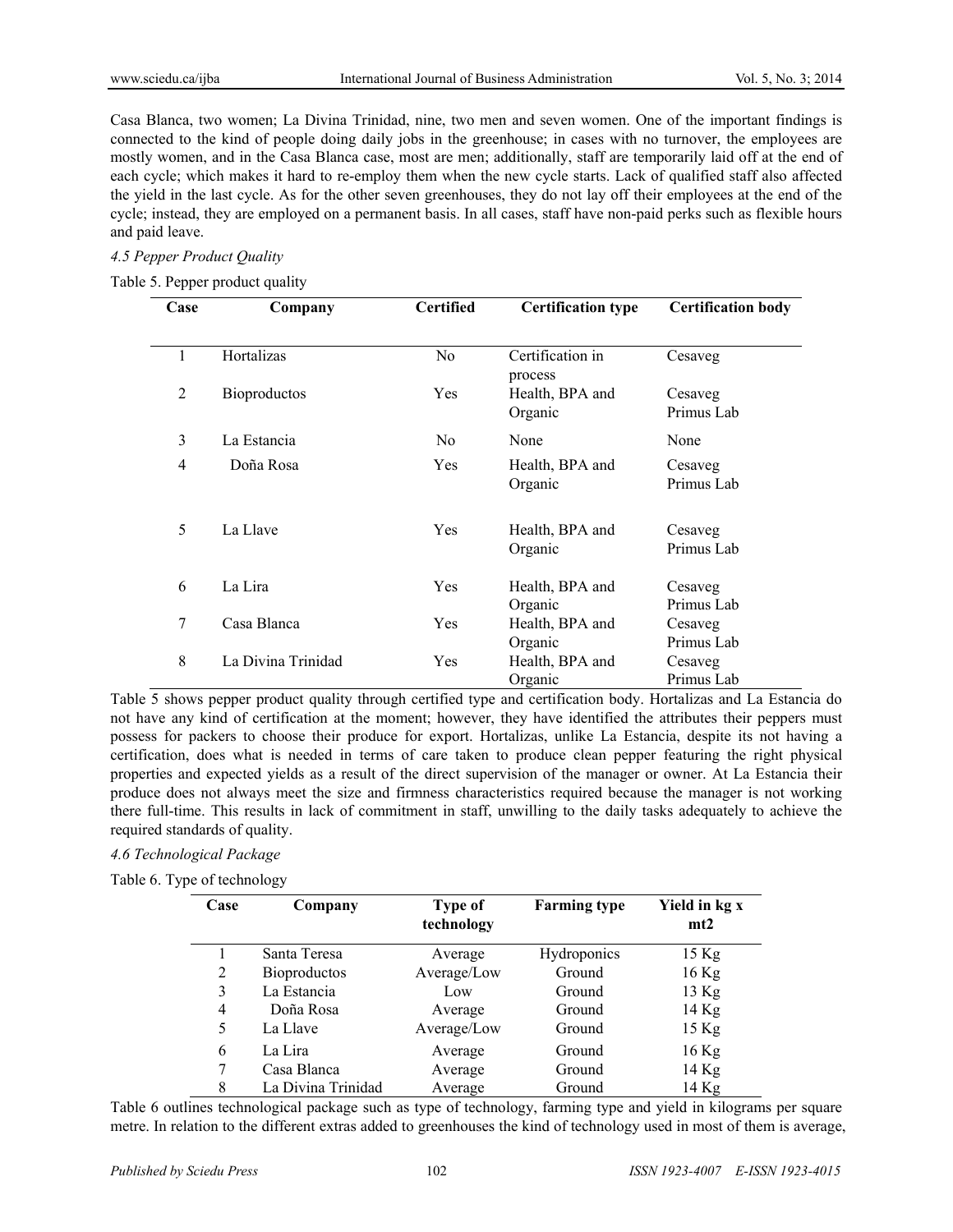except for Bioproductos and La Llave, where they combine average with low technology. In addition, the type of technology can be compared to the yields obtained by mt2, and the results show that technology was not a key factor in terms of increased yields in greenhouses, as Hortalizas had a yield of 15 kg x mt2 and La Lira, 16 kg x mt2, both using similar technologies. The difference might be linked to the number of years of experience in this sector, Hortalizas being four years old and La Lira, seven. In contrast, Bioproductos had a yield of 16 kg x mt2 and La Llave, 15 kg x mt2, both using a system of ground crops, one of them using manual irrigation and the other, automatized, but both achieving similar yields in their average-technology greenhouses. The system in all cases is ground crops, except in the case of Hortalizas Santa Teresa, which uses hydroponics and volcanic rock as a substratum.

# *4.7 Internationalization*

## Table 7. Internationalization

| Case           | Company             | <b>Exports?</b> | <b>Exports to</b>    | <b>Intermediary</b> |
|----------------|---------------------|-----------------|----------------------|---------------------|
|                |                     |                 |                      |                     |
| 1              | <b>Hortalizas</b>   | Yes             | United States and    | Comercializadora    |
|                |                     |                 | Canada               | Silao, Gto.         |
| 2              | <b>Bioproductos</b> | Yes             | <b>United States</b> | Empaque-INUNI       |
| 3              | La Estancia         | Yes             | United States and    | Comercializadora    |
|                |                     |                 | Canada               | Colón, Querétaro.   |
| $\overline{4}$ | Doña Rosa           | Yes             | <b>United States</b> | Empaque-INUNI       |
| 5              | La Llave            | Yes             | <b>United States</b> | Comercializadora    |
|                |                     |                 |                      | Celaya, Gto.        |
| 6              | La Lira             | Yes             | <b>United States</b> | Empaque-INUNI       |
| 7              | Casa Blanca         | <b>Yes</b>      | <b>United States</b> | Empaque-INUNI       |
| 8              | La Divina           | Yes             | <b>United States</b> | Empaque-INUNI       |
|                | Trinidad            |                 |                      |                     |

In Table 7 we present the degree of internationalization, specifically exportation, country to which it export and the intermediary company. From the options available to export, Bioproductos, Doña Rosa, La Lira, Casa Blanca and La Divina Trinidad greenhouses have a cooperation agreement to create their own packing service (INUNI), despite being competitors. This implies sharing fixed costs incurred in shipping, logistics and sales. In La Estancia case, a company in Colón, Queretaro, packs their peppers; Hortalizas sales through a packing company in Silao, Guanajuato, and La Llave uses a company in Celaya, Guanajuato.

#### *4.8 Successful and Less Successful Greenhouses*

Table 8. Successful and less successful greenhouses in relation to the success factors

| <b>Case</b>    | Company             | BP | SU            | FM                          | OSR          | P <sub>O</sub> | TР | INT | Total |
|----------------|---------------------|----|---------------|-----------------------------|--------------|----------------|----|-----|-------|
|                | Hortalizas          |    | $\mathcal{C}$ | C                           |              |                |    |     |       |
| $\overline{2}$ | <b>Bioproductos</b> | C  | NC.           | C                           |              |                |    |     | b     |
| 3              | La Estancia         | NC | NC            | C                           | C            | NС             | NС |     |       |
| 4              | Doña Rosa           | C  | NC            | $\subset$                   | C            |                |    |     | 6     |
| 5              | La Llave            | C  | NC            | $\mathcal{C}_{\mathcal{C}}$ | NC           |                |    |     |       |
| 6              | La Lira             | C  | NC            | C                           |              |                |    |     | b     |
|                | Casa Blanca         | C  | NC.           | $\subset$                   | C            |                |    |     | 6     |
| 8              | La Divina           |    | NC            | $\mathcal{C}$               | NС           |                |    |     |       |
|                | Total               |    |               | 8                           | <sub>6</sub> |                |    |     |       |

To interpret this data, starting from the assumption that each hypotheses is linked to the necessary supporting evidence, each of the seven hypotheses presented for the eight greenhouses was analyzed, and Table 8 shows the summary of the seven success factors to assess the validity of the overall hypothesis. Of the eight cases, Hortalizas complies with all the seven success factors; Bioproductos, Doña Rosa, La Lira, and Casa Blanca comply with six of seven factors, which makes them successful greenhouses; La Llave and La Divina, five of seven are moderately successful and La Estancia only complied with three factos, and has thus been classified as being less successful.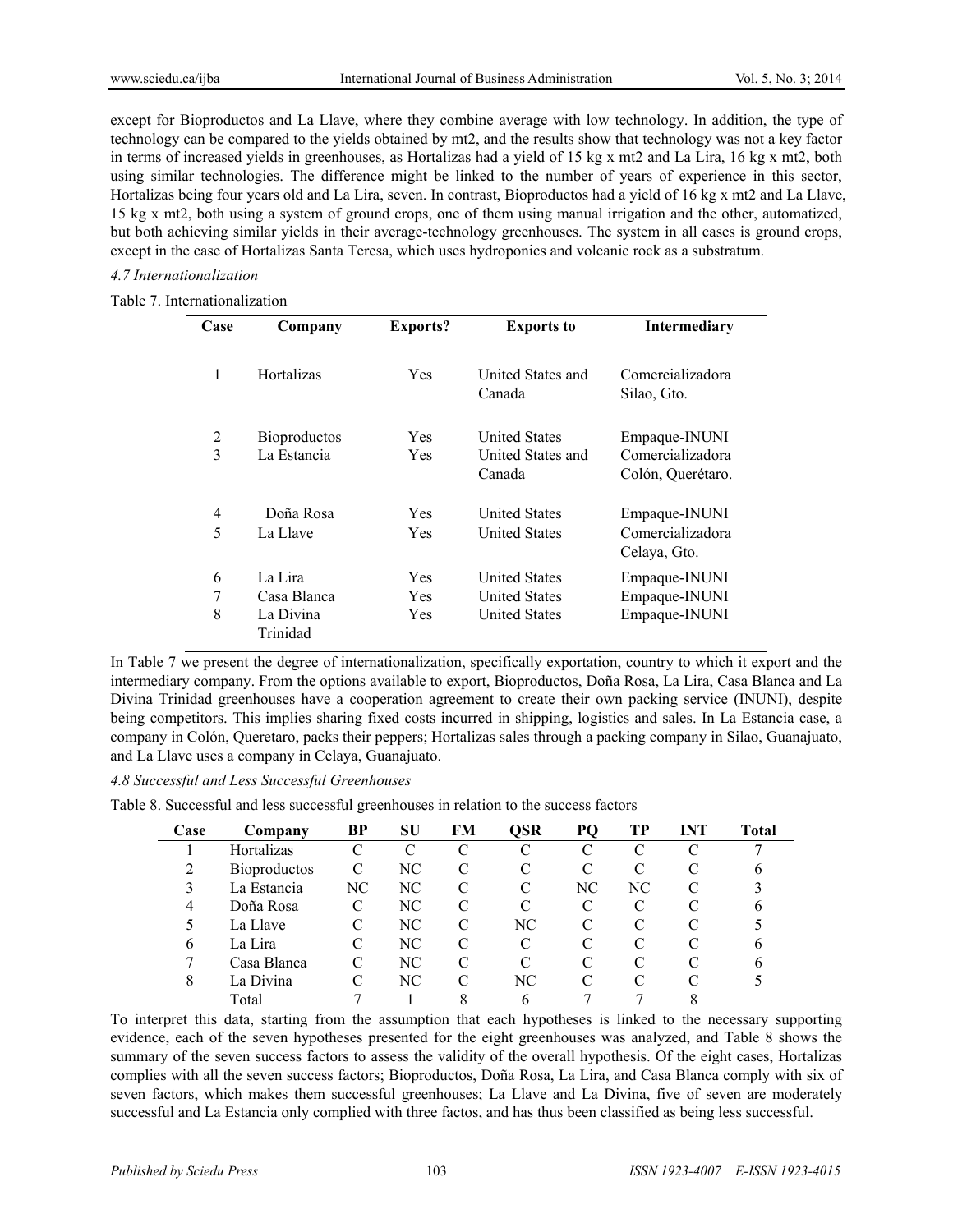Our general hypothesis states that if the seven factors are complied with the greenhouses can be considered successful. Therefore, pepper greenhouses that have remained in the market for over 24 months can be said to have survived and thus be called successful.

Table 9. Successful greenhouses

| Case | Company      | <b>Years of</b> |
|------|--------------|-----------------|
|      |              | operation       |
|      | Hortalizas   | 4 years         |
| 2    | Bioproductos | 4 years         |
| 3    | La Estancia  | 4 years         |
| 4    | Doña Rosa    | 7 years         |
| 5    | La Llave     | 4 years         |
| 6    | La Lira      | 7 years         |
|      | Casa Blanca  | 7 years         |
|      | La Divina    | 4 years         |

Table 9 reports successful greenhouses through years of operation. The eight cases have survived for over 24 months (2 years), and have therefore complied with most of the seven success factors. We can therefore say that the eight greenhouses have been successful for having passed the two-year survival barrier, whereas 70% do not usually achieve this kind of success (SE, 2011)

#### **5. Conclusions**

The main problem in Mexican agriculture is climate-induced losses (77.85%), and losses caused by ground fertility issues (24.81%) (INEGI, 2007), both of which can be overcome using greenhouses. Protecting the crops produces greater yields. In addition, using average technology, the cases in this study showed success rates in terms of production and growth of land for crops.

INEGI (2007) reported a level of education in Mexico of primary school in 75% of farmers and established that 11.67% lacks training and technical assistance. In the eight cases of this study, they had higher education studies and were trained, especially in greenhouse farming. Additionally, in six of the eight cases, the businessperson worked full-time in the greenhouse, managing and operating it.

The eight cases were successful because their financial management was efficient and had sufficient initial investments to buy the greenhouse technology, as well as the funds to pay for the work that produced the first harvest. This tended to be self-financed or financed by a financial institution. This stands in contrast with the debts or lack of access to loans typically reported in this sector (INEGI, 2007).

In addition to the initial investment, the producers referred to government subsidies, which encouraged their investment in this sector (Pennings, 2005, cited in Danielova and Sarkar, 2011). In seven of the eight cases of success, they had access to some sot of direct subsidy from the State of Queretaro or Federal bodies. However, only one case had tax planning in place to secure VAT returns.

Mexican agriculture lacks qualified staff because 92% of staff is hired for periods under six months, 88% of whom are men and 12%, women (INEGI, 2007). This problem has been almost completely solved because in six of the eight cases managed to retain qualified staff permanently for the whole year and women had a more significant participation in the workforce. Greater flexibility of work hours contributed to improving the quality of life of both the workers and their families.

Another problem affecting Mexican agricultures is the lack of a culture of quality, as 86% have no certification (SE, 2011). In the current globalized world, quality standards are key, as are Food safety management systems ((FSMS), as the main aim is to protect public health and promote equal opportunities in the food markets. This can be achieved by complying with the Codex Alimentarius Committee, as this can help member states to take decisions on regulations issues to facilitate international food trade by promoting harmonized national regulations (FAO, 2002). Six of the eight cases have been certified for their good agricultural practices and one is in the process of becoming certified.

Certifications have an impact on opportunities to enter international markets (Agus y Hassan, 2011), especially in the case of pepper exports. In all eight cases, they export 80% of their production to the United States through cooperation agreements with other producers and with packing or sales companies. This goes against the assumption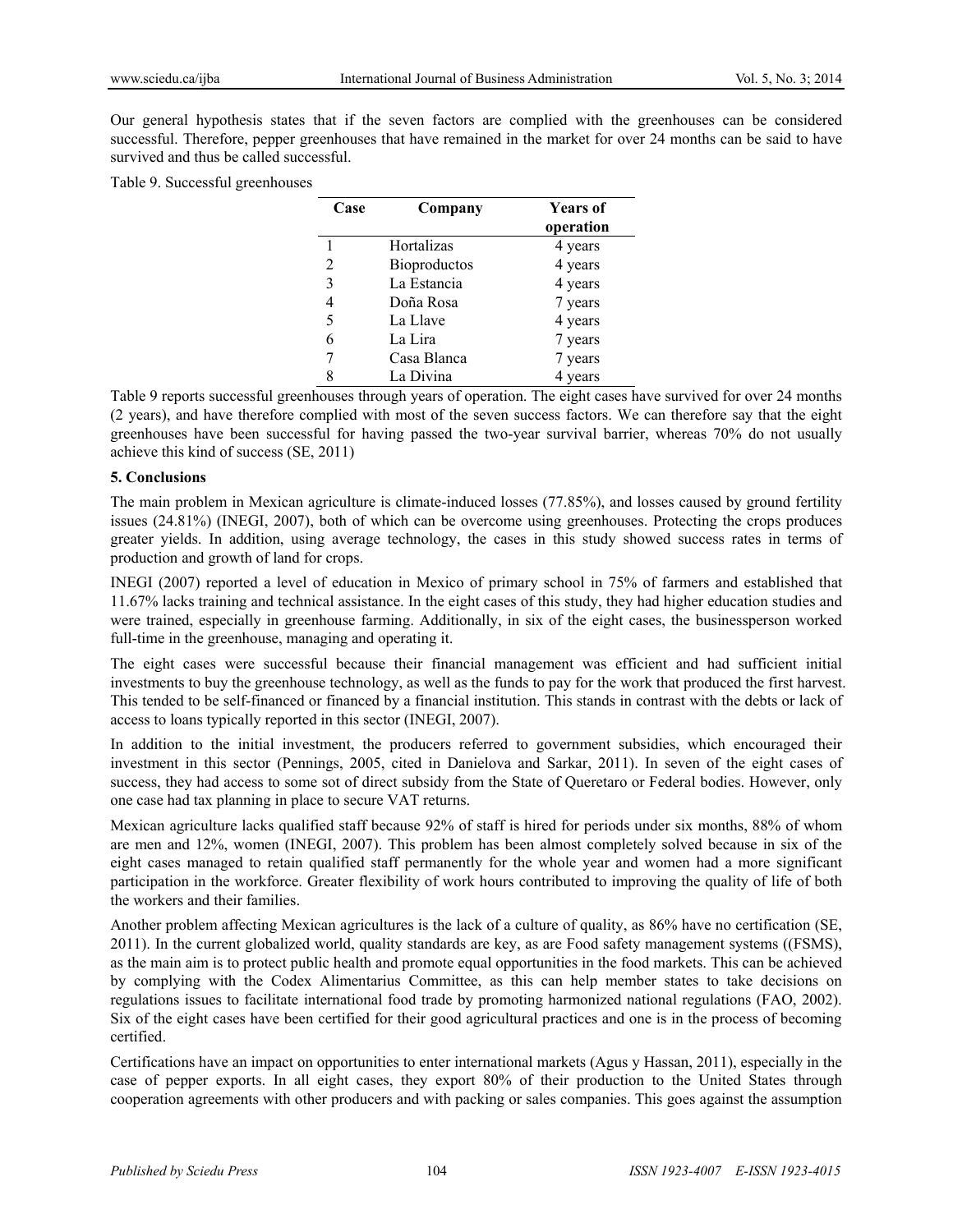that Mexican produce is hardly sold in other countries suggested by the 17% rate of participation of SMEs in exports of goods and services (SE, 2011).

Success factors for greenhouses were identified on the basis of problems affecting Mexican agriculture and considering models tested in other countries, such as in Pakistan (Mahmood, Muhammad & Imran, 2011), where financial resources, technology, government support, market strategies, and business skills such as leadership and decision-making have a positive and significant impact on the success of the business. However, this model does not consider some important factors for pepper greenhouses, key to their survival, such as qualified staff retention, as the latter absorbs 50% of the fixed costs of the companies; losing staff increased the need for staff, and some tasks require certain specialized skills (Manzano & García, 2009), the quality of peppers, and internationalization, as said above, have an impact too, as do having a quality certification, without which export opportunities are dramatically reduced, as are survival chances (Lee, Kelley, Lee, & Lee, 2012).

Aragón, García, Calvo-Flores, García and Madrid (2004) suggested that the most important success factors were financial capabilities, technological position, innovation, human resources management, marketing capabilities, and information and communication technologies. This model rejects factors such as government support and subsidies to support companies that lack technology and equipment, pepper product quality, which even though it involves a bigger investment in the short term is necessary to seek internationalization, not having quality certifications, which reduces chances of exporting (Vivanco, Aguilera, & González, Desarrollo de las Pymes con base en la Adopción de Estrategias Financieras en Aguascalientes, 2011). Similarly, the businessperson profile was not considered as a success factor, the focus being limited to only education levels.

On the basis of problems affecting agriculture in Mexico identified in INEGI (2007), and on the models identified in the literature, a new model was created to fit the eight cases in this sector, which resulted in a set of seven success factors: Businessperson profile, government support and subsidies, financial management, qualified staff retention, product quality, technological package, and internationalization.

The multiple-case study used in our work, as methodology, was appropriate to identify the success factors for greenhouses, due to the lack of adequate databases to embrace all the aspects related to the companies, especially in the agriculture sector. In the case of Mexico, despite having institution such as INEGI to gather statistical data, the chances of analysis are still limited, considering the fast-paced changes that make data out of date easily, as is the case with the last available data coming from 2007. In addition, the case study method allowed us to come into contact with the object of study thus opening up new interpretations on company features (Fong, 2008).

Finally, there are limitations to this study, such as including pepper greenhouses from one state only, allowing only generalizing for greenhouses in the state of Queretaro; tomato, cucumber and other crops grown in greenhouses were also left out and should become the focus of future studies.

#### **References**

- Álvarez, M., & Abreu, J. (2008). Estrategias Financieras en la Pequeña y Mediana Empresa. *International Journal of Good Conscience*, *3*(2), 65-104.
- Aragón, A., & Rubio, A. (2005). Factores Asociados con Éxito Competitivo de las PyMEs Industriales en España. *Universia Business Review*, 8, cuarto trimestre, 38-51.
- Arasti, Z., Zandi, F., & Talebi, K. (2012). Exploring the Efect of Individual Factors on Business Failure in Iranian New Established Small Business. *International Business Research*, *5*(4), 2-11. http://dx.doi.org.10.5539/ibr.v5n4p2
- Arrioja, A. (2006). *Derecho Fiscal*. México: Themis.
- Barandiarán, N. (2009). Agricultura protegida, gran oportunidad. Retrieved October 17, 2011, from http://www.altonivel.com.mx/agricultura-protegida-gran-oportunidad.html
- Bastida, A. (2006). *Manejo y Operación de Invernaderos Agricolas*. México: Serie de Publicaciones Agribot.
- Bressler, M., Bressler, L., & Edward., B. (2011). A Study of Small Business Technology Adoption and Utilization. *Academy of Entrepeneurship Journal*, *17*(2), 49-60.
- Caca, E., Cabej, E., & Xhuvani, A. (2010). The Role of Innovation and Technology to SMES Development (Albania Case). *The Young Economist Journal*, *9*(17), 141-149.
- Chawla, S., Khanna, D., & Chen, J. (2010). Are Small Business Critical Success Factors Same in Different Countries? *SIES Journal of Management*, *7*(1), 1-12.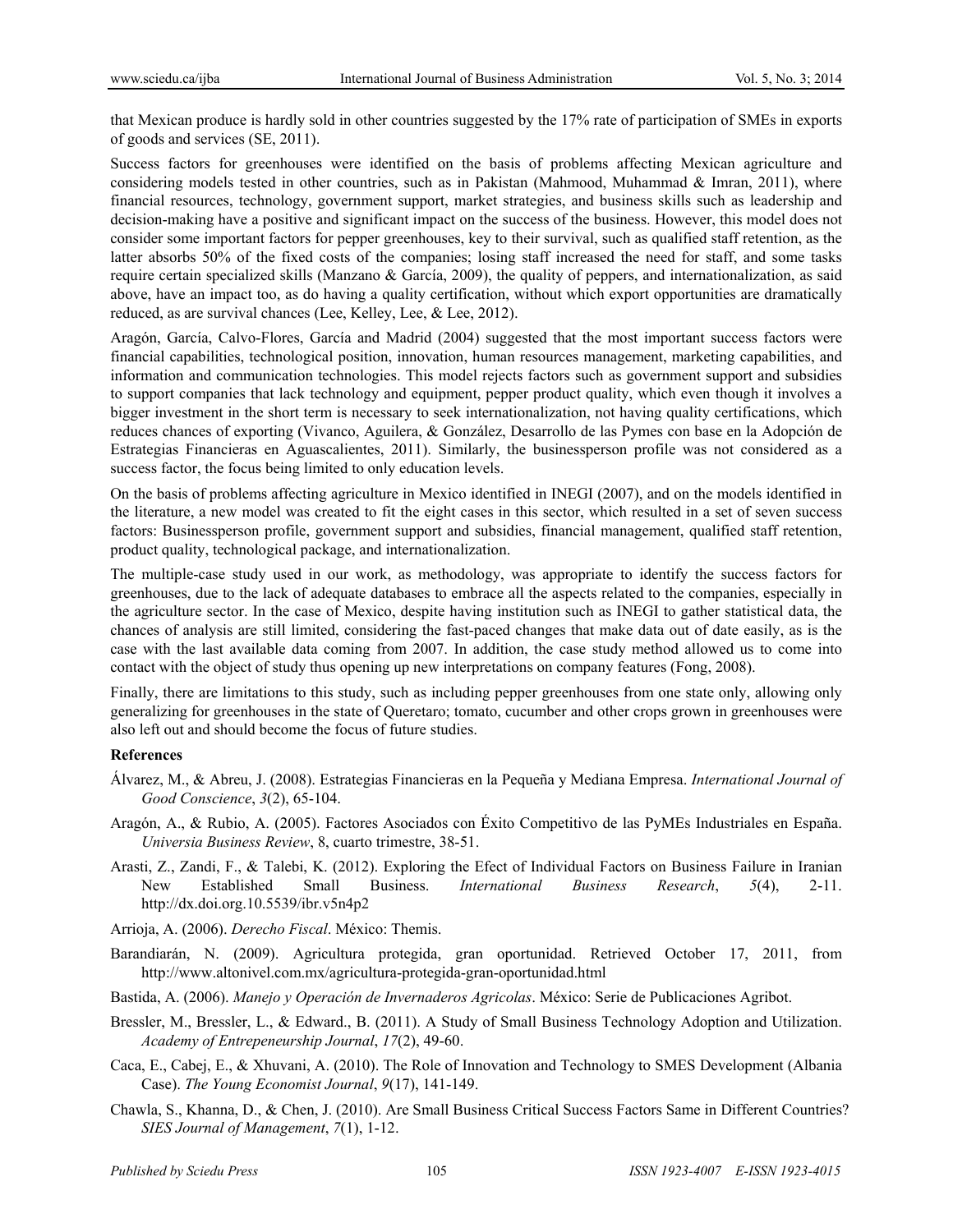- Chawla, S., Pullig, C., & Alexander, D. (1997). Critical Success Factors from an Organizational Life Cycle Perspective: Perceptions of Small Business Owner from Different Business Environments. *Journal of Business and Entrepeneurship*, *9*(1), 47-58.
- Chelliah, S., sulaiman, M., & Mohd, Y. (2010). Internationalization and Performance: Small and Medium Enterprises in Malaysia. *International Journal of Business and Management*, *5*(6), 27-37.
- Cotti, C., & Skidmore, M. (2010). 1980-2007, The Impact of State Government Subsidies and Tax Credits in an Emerging Industry: Ethanol Production. *Souther Economic Journal*, *76*(4), 1076-1093. http://dx.doi.org/10.4284/sej.2010.76.4.1076
- Coy, S., Shipley, M., Omer, K., & Nisar, R. (2007). Factors Contributory to Success: A Study of Pakistan´s Small Business Owners. *Journal of Developmental Entrepeneurship*, *12*(02), 181-198. http://dx.doi.org/10.1142/S1084946707000617
- Dennis, R. (2007). La Tecnología de Invernadero en el Valle del Yaqui. Una Alternativa para el Desarrollo Regional. Octavo Congreso Nacional y Cuarto Congreso Internacional de la Red de Investigación y Docencia sobre Innovación.
- FAO. (2002). Calidad y Competitividad de la Agroindustria Rural de América Latina y el Caribe.
- FAOSTAT. (2010). Retrieved October 20, 2011, from http://faostat.fao.org/
- Gallardo, M. (2005). Métodos de Control de Riego en Cultivos en Sustrato. *Horticultura*, *183*, 26-31.
- García, A., Crespo, J. L., Martí, F., & Crecente, F. (Mayo de 2007). Perfil de los Empresarios y Resultados de sus Empresas. Documento de trabajo 05/2007, Instituto Universitario de Análsis Económico y Social, Universidad de Alcalá., 1-30. Retrieved June 21, 2012, from http://dspace.uah.es/dspace/bitstream/handle/10017/6523/perfil\_garcia\_IAESDT\_2007.pdf?sequence=1
- García, P. J., & Martínez, P. (2007). Effects of Working Capital Management of SME Profitability. *International Journal of Managerial Finance*, *3*(April), 164-177. http://dx.doi.org/ 10.1108/17439130710738718
- Gómez, L., Rodríguez, M. G., Enrique, R., Miranda, I., & González, E. (2009). Factores Limitantes de los Rendimientos y Calidad de las Cosechas en la Producción Protegida de Hortalizas en Cuba. *Revista Protección Vegetal*, *24*(2), 117-122.
- González, A. L., Correa, A., & Miguel., A. (2000). *Fuentes de Rentabilidad en la Pyme Canaria.* Canaria.
- Gorgievski, M. J., Ascalon, M. E., & Stephan, U. (2011). Small Business Owners Success Criteria, Approach to Personal Differences. *Journal of Small Business Management*, *49*(2), 207-232. http://dx.doi.org/10.1111/j.1540-627X.2011.00322.x
- Hussain, J., Millman, & Harry, M. (2006). SME Financing in the UK and in China: a Comparative Perspective. *Journal of Small Business and Enterprise*, *13*(4), 584-599. http://dx.doi.org/10.1108/14626000610705769
- Hynes, B. (2010). International Small Business Growth: A Process Perspective. *The Irish Journal of Management*, *29*(2), 87-103.
- INEGI. (2009). Información Económica de Coyontura.
- INEGI. (2007). Censo Agrícola, Ganadero y Forestal.
- INEGI. (2004). Censos Económicos.
- Islam, A., Aktaruzzaman, M., & Muhammad, A. (2011). Effect of Entrepreneur and Firm Characteristics on the Business Success of Small and Medium Enterprises (SMEs) in Bangaldesh. *Intemational Joumal of Business and Management*, *6*(3), 289-299.
- Kipp, J. (2010). Optimal Climate Regions in Mexico for Greenhouse Crop Production. Wageningen UR Greenhouse Horticulture, Bleiswijk, The Netherlands, 1-24.
- Lee, H., Kelley, D., Lee, J., & Lee, S. (2012). Sme Survival: The Impact of Internationalization, Technology Resources, and Alliances. *Small Business Management*, *50*(1), 1-19. http://dx.doi.org/10.1111/j.1540-627X.2011.00341.x
- Lussier, R., & Halabi, C. (2010). A Three-Country Comparison of the Business. *Journal of Small Business Management*, *48*(3), 360-377. http://dx.doi.org/10.1111/j.1540-627X.2010.00298.x